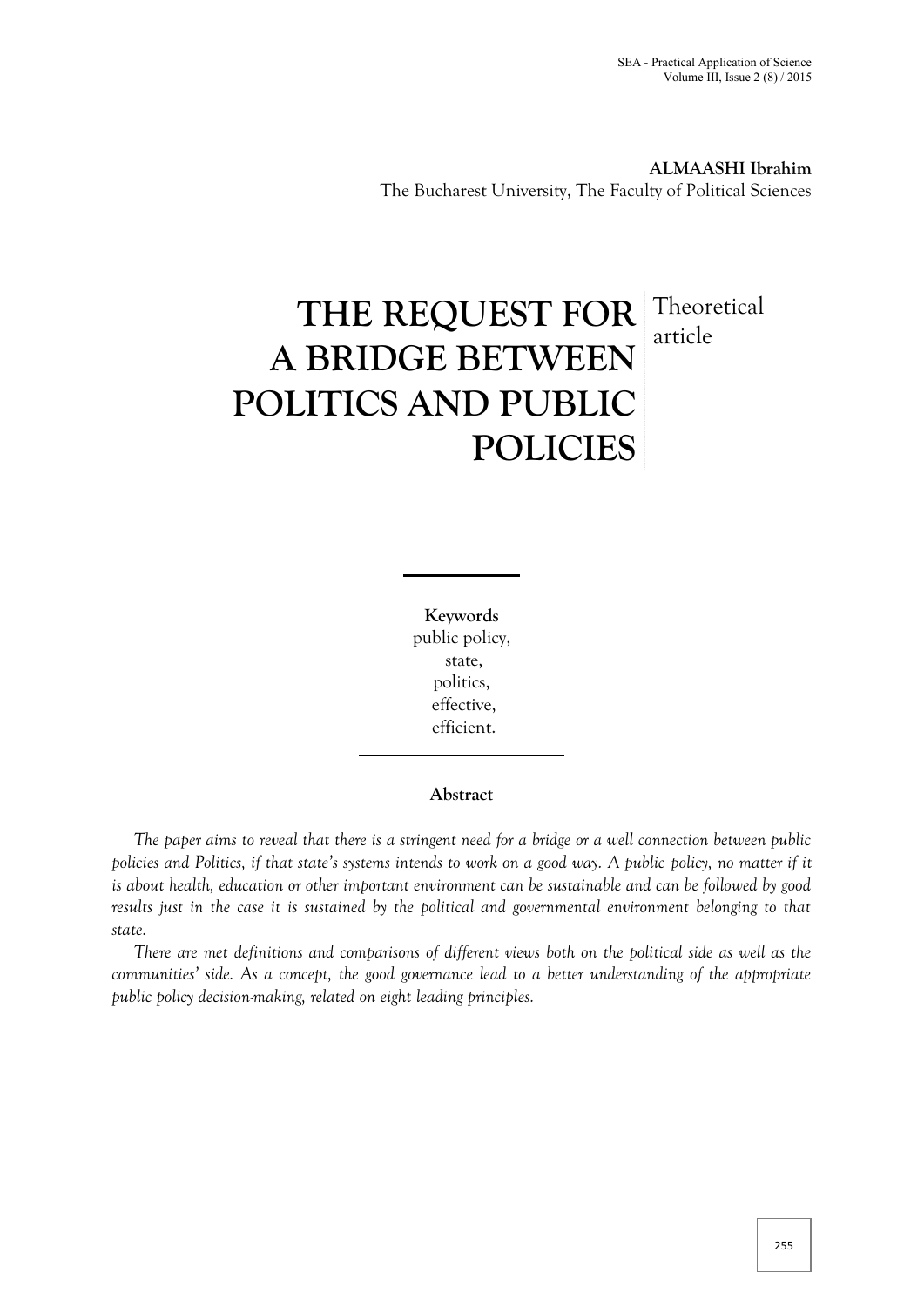## **Introduction:**

Policies can be regarded as political, management, financial and administrative operations which aim to achieve certain goals. Policies can be applied to government, private sector organizations and groups, and to individuals.

The public policy represents the settled and decided head to all the action taken in the administrative executive departments in one state concerning the appropriate matters in relation with the institutional activities and with the law. Its basic instruments after which they rule, are the national constitutional laws and regulations. Besides the two ones are also important the judicial regulations and interpretation that are under the legislation rules. The public policy has like aims to reckon the issues as efficiently and effectively as possible, to sustain the policies and the institutions of the Government, to serve the justice and make incentives for the citizens to better involve themselves in the public policy.

## **Literature review**

Dean Kilpatrick (2000) considers public policy as a sum of "courses of actions, regulatory measures, laws and funding priorities concerning a given topic promulgated by a governmental entity or its representatives". It can be determined through the mobilization, advocacy or education of groups or individuals and also by interest groups. This process determines all the time some expects or efforts from the opposing interest groups as for influencing it in their favor.

The one of the most compulsory in the public policy represent the law, more precisely legislation and appropriate provisions of international or constitutional law. For example, the aggressors of women are treated differently depending on the law in a certain area.

Public policy are met in constitutions, legislative acts and judicial decisions (Schuster, 2009). In the United States this idea refers to the decision taking and the analysis of governmental decisions rather than the result of policies. John Peter sustains that public policy making represents a system that is complex, dynamic and interactive where problems on the public sector are identified and prevented as the actual policy is reformulated with a new policy. The issues in the public sector may begin in several different ways and demand feedback on policy in the same time of international, nation or local level.

After Kilpatrick, in the public policy making a large number of interest groups and individuals try to be more successful and to work together in order to influence policy maker to act in a certain way. The numerous actors inside the public policy process, like civil servants, politicians, representatives of the industry, apply a variety of instruments and tactics to gain their

objectives, as well as sustaining their proposes in the public, managing to educate pro and cons or mobilizing supporters on a subject in particular. They can draw, codify and make formal the policies, and also asses or approve them. This actors work on their own or involved in a group. They can be also involved in a parliamentarian group, in the administration, in a council, a political group, or just from an interest group. Their attitude can vary according to the context. Many of these actors are relevant inside the public policy activity, but the ones that are the most important concerning decision making are government officials because they have to accomplish ethics in the public sector and to take in account the needs of its stakeholders.

In the same time with the change of society, the public policy system known a change. This change was in the direction of purpose orientation, where is continuously increasing, trying to have important results and paying attention to those decisions that have to be immediately taken. Another development that influenced the development of public policy system was the technology because it started to be dependent, connected and difficult. All these shifts are believed to be some contests to the actual public policy system and determine it to evolve in order to continue being effective and efficient.

Over the past decades, Government made reforms that were mostly interested in altering the money value, the effectiveness and efficiency of the nowadays policy procedures and the means through which it determines the power of policymakers to meet the population's needs. The players in the policy making are involved in a procedure that directs the decision making to the accomplishment of the aims and in a more independence of organizing their job.

After the Thei Geurts studies (2011), public policy is also "a choice that government makes in response to a political issue or a public problem", that can rest on norm or value. The purpose of the policy in general would be to surpass the latter two in a specific situation. In the meantime, the public policy make reference to the actions that Government takes and also its decisions and the intents that it has to make them more clear.

In the paper "Public Policy Making: the 21st Century Perspective", Geurts emphasize the fact that the process of policy making is characterized by the coexistence of a political and a production dimension and the interaction between the elements and mechanisms in these dimensions. "The political dimension includes activities such as initiatives, practicing advocacy, mobilizing stakeholders, holding consultations, building opinions and taking positions. There are many stakeholders and participants and they vary according to the policy intention."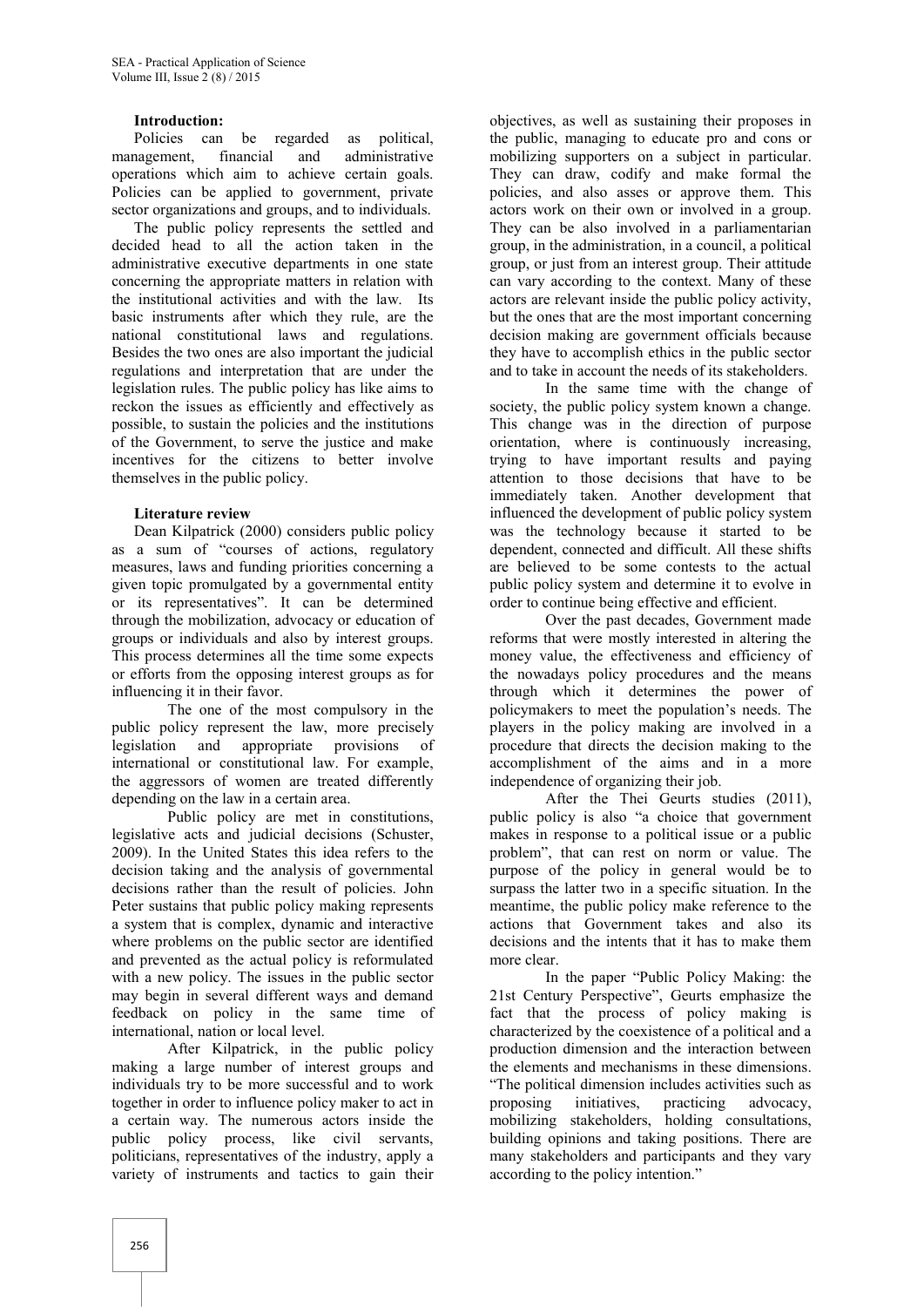"Policy makers are involved either in making policy or in influencing policy. The policy maker is a person who has the power to influence or determine policies and practices at a local, regional, national or international level."

## **An overview of the relation between public policies and Politics and their stakeholders**

Besides direct stakeholders, there are other participants that have an important role in influencing the policy making, particularly media and citizens. They try to influence administration and politics using various ways, such as television, radio, newspapers and the Internet. Also, they try to influence policy making by facts, perceptions and the risk of damage to reputation, which prove to be effective ways of changing policy making.

Public problems may originate from the media or from public opinion, from parliament or political parties, from international organizations, from government departments, or from public authorities. According to Thei Geurts, the time needed to transform an objective or an intention into a law can vary. It can be short or extremely long, because some policy intentions take years to become law. Achieving agreement in an international framework with numerous different actors on an issue that concerns social values can take long time.

Policy making defines the intention and the course of action according to the "Public Policy Making: the 21st Century Perspective". As an outcome some procedures, regulations and of course laws were defined in order to have appropriate opinions for executing a policy, meaning applying it.

In accordance with what was said in previous rounds, the public policy represents an endeavor to mitigate the disparities from a norm and a stage. The policy maker take choices and respond to issues according to certain principles of leading that is the good governance principles. It is a view that defines the guiding principles, notions and guidance that the administration integrate in order to advocate the wishes of political ground concerning their assimilation and structure in accordance with the shifts in society and technology. United Nations describes good governance of Government relying on eight elements as it follows: responsive, transparency, orientation, equity and inclusiveness, efficiency and efficacy, rule of law, participation, accountability.

All the eight proposition of governance spot an impingement on each activity and execution of public policy making, not depending of the group that is concerned. As for to be applied they have to be consistent and coherent and they also demand cooperation, implication and openness in making the decision. In this way it brings the

Government more near to the citizen and are defined laws and regulations more clear and better to be applied.

Policy analysis is principally concerned with describing and investigating how and why particular policies are proposed, adopted, and implemented. This is the theoretical side of policy studies. A policy option must be evaluated in the light of what policy analysis reveals about its chances of being adopted, the probable effectiveness of the option, and the difficulties of implementation (Cochran,2012). A proposal for increased spending for high school education, for example, would need to be tested against data on the impact of increased spending on student achievement levels. Advocates of fundamental restructuring of the health care system need to take into account the political inertia favoring only incremental reform. Policy analysis is not, however, value neutral.Robert A. Heineman says that policy analysts want to discover which policy proposals best fulfill important public values.

Those who would sharply separate policy analysis from fundamental social values make a grave mistake. Policy analysis without awareness of ethical perspectives is lame. This is particularly true when evaluating the impact of policy. Ethical principles must be brought to bear on the discovery of the good and bad effects of policy. Such principles not only measure success and failure; they also provide insight into consequences that otherwise would not be revealed.

Stated that policy evaluation involves collecting and analyzing information about the efficiency and effectiveness of policies. The aim would be to specify which targets or policies were accomplished and to better the performance of public policy. By assessing it, it can be observed that it has in the same time dimension on empirical as well as normative field.

The first field, make reference to the values, acceptances and position of the society in general, but also to their individual and certain groups with the ones that evaluate the public policies. The individuals that have disparate values and beliefs rely on the evaluation of public policy through the second field, the normative one. Evaluation, therefore, is always political. Progressives, conservatives, socialists, feminists, and anarchists differ fundamentally in their understanding of such concepts and in their ranking of them. Conservatives, for example, believe that free competition and protection of private property are the fundamental values to be pursued by economic policy. Socialists, however, see just distribution of the social product as the principal value. Different policy evaluators and different political groups, then, will evaluate public policy differently. Normative perspectives come into play, not only in